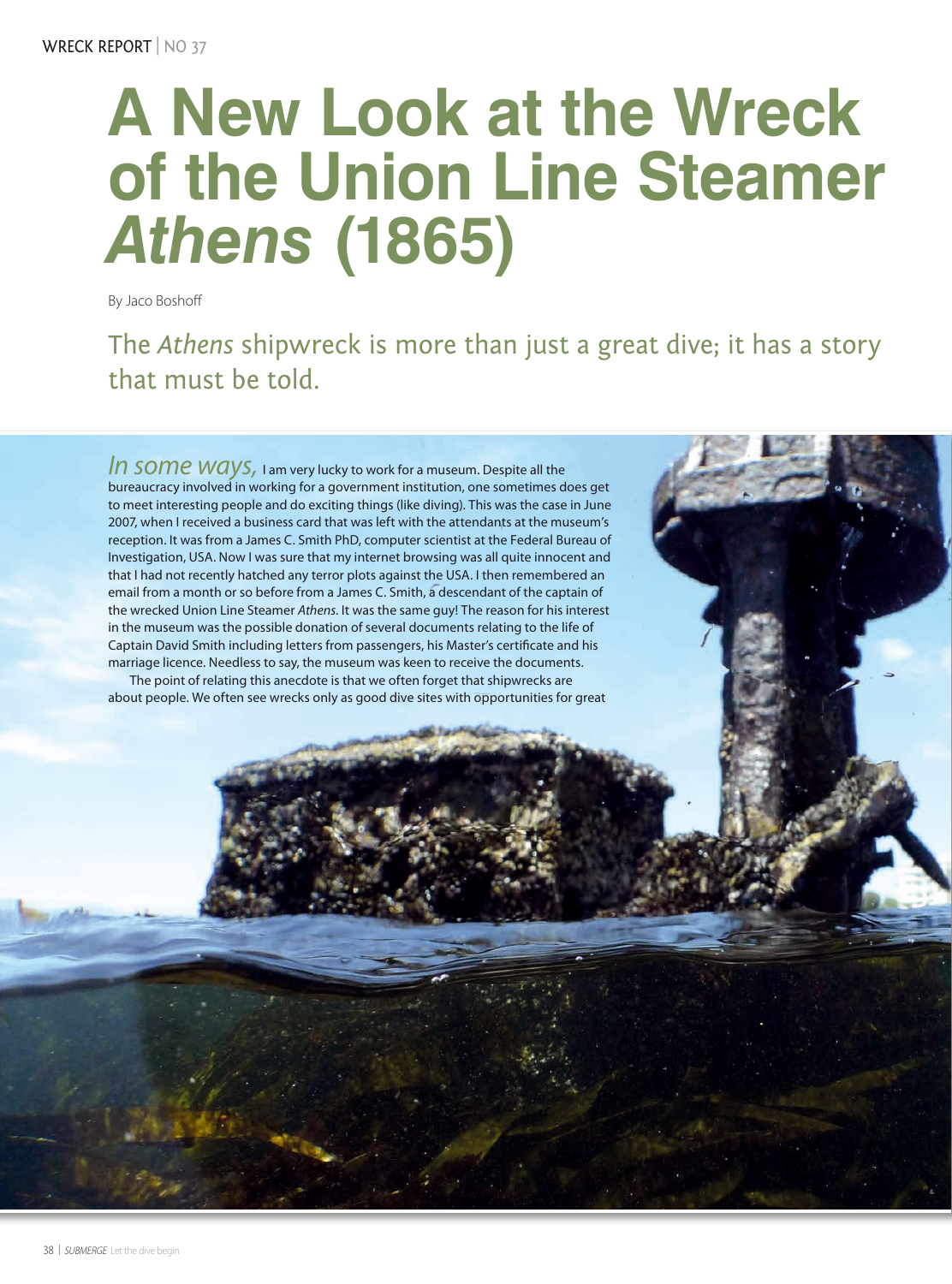## NO 37 | WRECK REPORT

photographic moments. I am as guilty as most. As a maritime archaeologist, it's easy to be caught up in the artefacts, the wreck structure and the scientific process, but shipwrecks are more often than not about tragedy and economic loss. A shipwreck has a variety of meanings through time and I hope to illustrate this through the story of the *Athens* and her master Captain David Smith. This I want to do by first looking at the ship, then the captain, the wrecking event and finally the wreck site. Let's start off with the ship.

The norm with articles on ships is often to mention the facts about the ship. In other words, the stats. For example, the *Athens* was built in 1856 by Alexander Denny in Dumbarton, Scotland in yard no 42. She was 739 gross and 502 net tonnages. Her dimensions were 68.45m x 9.17m x 5.02m. She had simple two-cylinder engines by Tulloch and Denny with 130 horsepower and could make eight to 11 knots. She was originally built for the Liverpool to Constantinople service for J.P. Schilizzi, and spent the first years of her career trading between the UK and the Mediterranean. In May 1858, she was bought by the Union Line for the South African Service. She spent



the next six years as a mail steamer on the western route and then started the Mauritius Mail Service on 18 November 1864. She only completed a few voyages in this new service before her untimely end in 1865. This is a bit of a mouthful and quite boring to most people other than serious ship enthusiasts. That is why we have to put the *Athens* in context and see the ship as a marker of her time.

Let me explain further. The *Athens* represents the first wave of successful screw-driven steamers as opposed to the till-then prevalent paddle steamers. As a steamship, her voyages were also more predictable than sail-driven vessels. However, her engines were still quite basic compared to the later norm, the compound engine, which was incidentally successfully used for the first time by the Pacific Steam Navigation Company in 1856 – the year *Athens* was built! It was a sign of the times that the 1850s abounded with different engine designs, as engineers attempted to come up with solutions to the myriad of problems raised not only by the technical requirements of steamships, but also by the economic constraints. This period was characterised by unprecedented industrial development in Britain with the inevitable rise and fall of companies. As part of the Schilizzi Company, the *Athens* represented the up-andcoming Greek business community in Liverpool. Later the ship was, with her sister ships, also partly responsible for the early success of the Union Line in South Africa. This embedded her not only in the general history of South Africa, but also in the economic history and development of our country. Therefore, the *Athens* was a fairly typical steamship of her time with a successful career up to the disaster in 1865. She also had her fair share of captains, as it was a custom to rotate captains among the ships. Her last captain was David Smith. Let's take a peek into the man and his life.

## We often see wrecks only as good dive sites with opportunities for great photographic moments.

David C. Smith was christened on 8 May 1832 in Dundee, Scotland. He seemed to have been a hard-working and wellrespected gentleman, as stated in a letter dated 16 February 1858 from his Master, Captain S.S. Cooke. In this letter, Cooke describes Smith as having worked under him for 19 months and he found him to be "…active, diligent and competent and at all times displaying a ready, willing and cheerful obedience in the performance of [his] duties, and strictly sober". Smith was truly committed to the maritime life, as he married Jane Elliot Nicholson on 8 March 1860 – her father was listed as a ship's captain. He received his Master's ticket quite early in his career on 3 May 1862 and very soon thereafter he passed his steam examination on 17 May 1862, at only 30 years of age.

He was known as a God-fearing man, for he was elected on 18 July 1861 as an honorary member of the Scottish Church Sabbath School Teachers' Association in Cape Town. In fact, he was teaching at the Sunday School the Sunday before his death. He was also highly regarded by the passengers of the vessels he commanded as evidenced by two letters. One letter was from the passengers of the *Anglian* in October 1864 which comments on the food and cleanliness and generally pleasant voyage. This was no mean feat, as seen from this quote by a Lady Duff Gordon of her voyage on the *Queen of the South* in 1862 – "The *Queen of the South* is a steamer – which is odious, for they pitch the coal all over the lower decks so that you breathe coal dust for the first ten days." The other letter was from the passengers of the *Roman*, dated July 1863. It expressed their esteem for Smith as Captain by presenting him with a telescope (this must be the same telescope in the 1864 photo of Captain Smith). Early in 1865, he took command of the *RMS Dane* and was in charge